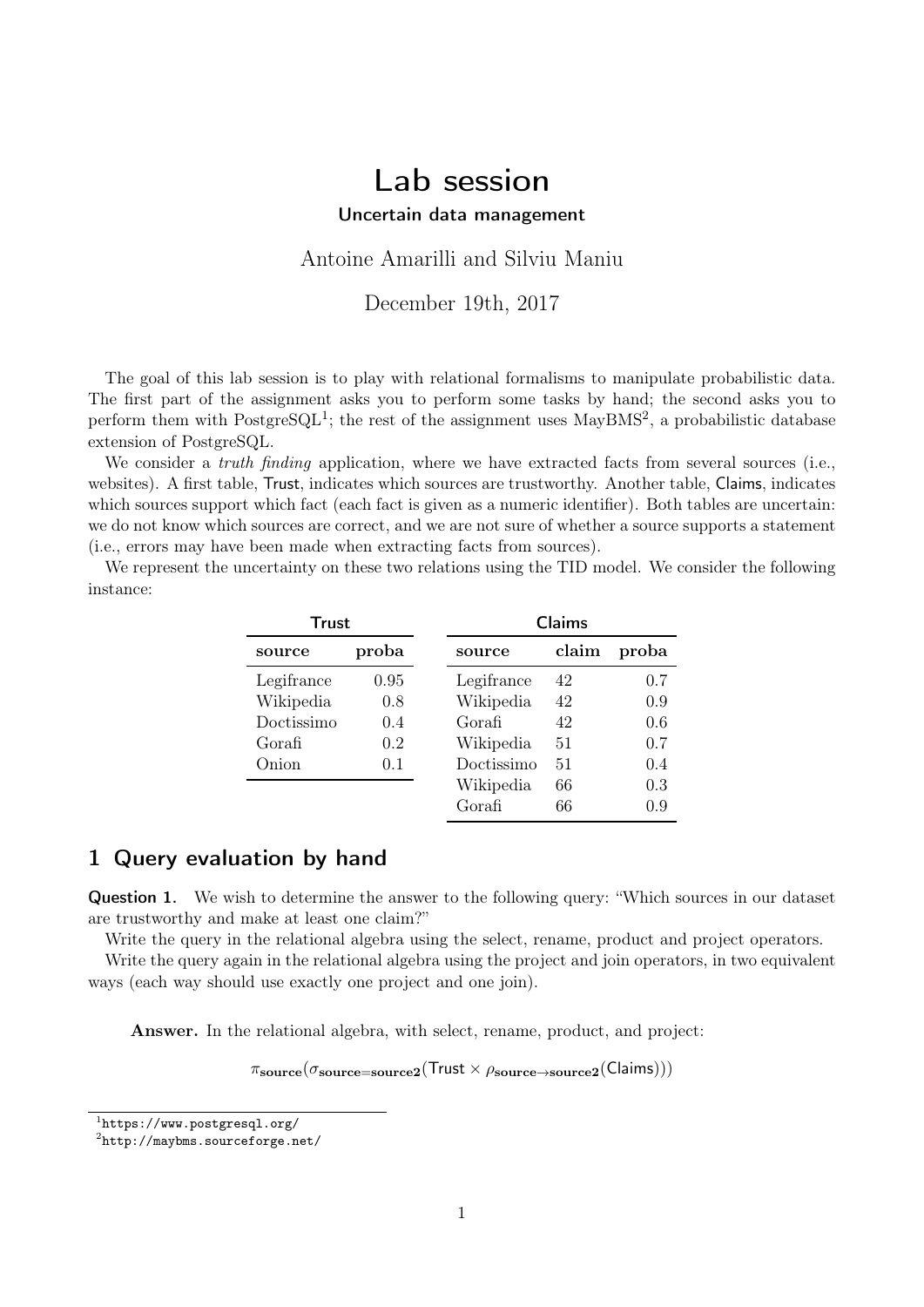In the relational algebra, with project and join (first possibility):

 $\pi_{\text{source}}(\text{Trust} \bowtie \text{Claims})$ 

In the relational algebra, with project and join (second possibility):

Trust  $\bowtie$   $\pi_{\text{source}}$ (Claims)

Question 2. Consider the deterministic instance obtained from the given TID instance by removing the proba column. What is the result of evaluating the previous query on this deterministic instance?

Answer. The query result is:

| Trust $\bowtie \pi_{\text{source}}(\text{Clains})$ |  |  |  |
|----------------------------------------------------|--|--|--|
| source                                             |  |  |  |
| Legifrance                                         |  |  |  |
| Wikipedia                                          |  |  |  |
| Doctissimo                                         |  |  |  |
| Gorafi                                             |  |  |  |

Question 3. Compute the probability according to the given TID instance that the source Gorafi makes at least one claim. Deduce the probability that Gorafi is a trustworthy source that makes at least one claim.

Hint: Use a calculator or the computer for numerical computations.

Answer. As the two corresponding facts in Claims are independent, the probability that Gorafi makes at least one claim is:

$$
1 - (1 - .6) \times (1 - .9) = .96
$$

As this is independent from the Trust fact indicating whether or not Gorafi is trustworthy, the probability that Gorafi is trustworthy and makes at least one claim is:

$$
.96 \times .2 = .192
$$

Question 4. Generalizing this process, compute the answer to the query of Question 1 with the correct probabilities according to the TID model. The result should be a probabilistic annotation of the result of Question 2. Do this in two steps: first, compute for each source the probability that it makes a claim, and then combine this with the Trust table to obtain the final answer.

Answer. We first compute the intermediate result: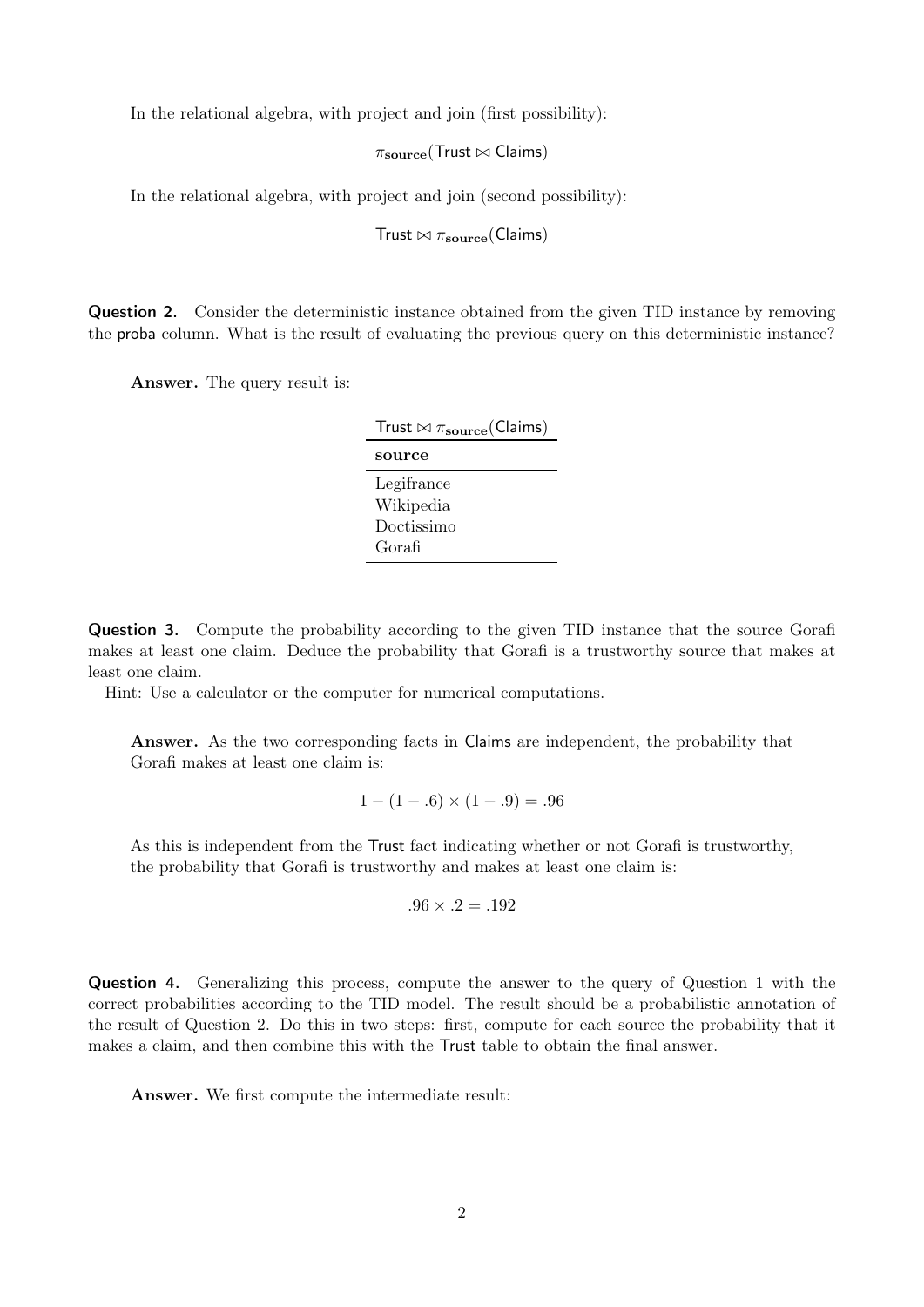| $\pi_{\rm source}(\text{Clains})$ |                |  |  |  |  |
|-----------------------------------|----------------|--|--|--|--|
| source                            | proba          |  |  |  |  |
| Legifrance                        | .7             |  |  |  |  |
| Wikipedia                         | .979           |  |  |  |  |
| Doctissimo                        | $\overline{4}$ |  |  |  |  |
| Gorafi                            | .96            |  |  |  |  |

And then the final result:

| source     | proba |
|------------|-------|
| Legifrance | .665  |
| Wikipedia  | .7832 |
| Doctissimo | .16   |
| Gorafi     | .192  |

Question 5. Consider the two relational algebra queries of Question 1 written with the join and project operators. Extending the relational algebra operators to manipulate probabilities as seen in class, which query would yield the output table of Question 4 with the correct probabilities? Explain why.

Would the other query give the correct output tuples (up to the probabilities)? How would the probabilities compare to the correct output? Explain why.

Answer. The evaluation that we performed corresponds to the relational algebra query:

#### Trust  $\bowtie \pi_{\text{source}}(\text{Clains})$

The reason why this way of writing the query (i.e., query plan) yields the correct probability is because this is a safe plan.

The other plan would yield the correct output tuples, because the two relational algebra queries are independent (as relational algebra queries, without probabilities). However, the probabilities are incorrect. Indeed, focusing on the output tuple "Gorafi", the two relevant tuples in the intermediate result would be:

| Trust $\bowtie$ Claims |    |     |  |  |  |
|------------------------|----|-----|--|--|--|
| source claim proba     |    |     |  |  |  |
| Gorafi                 | 42 | .12 |  |  |  |
| Gorafi                 | 66 | .18 |  |  |  |
|                        |    |     |  |  |  |

The result of projecting this would be:

| Trust $\bowtie$ Claims |       |  |  |  |  |
|------------------------|-------|--|--|--|--|
| source                 | proba |  |  |  |  |
| Gorafi                 | .2784 |  |  |  |  |
|                        |       |  |  |  |  |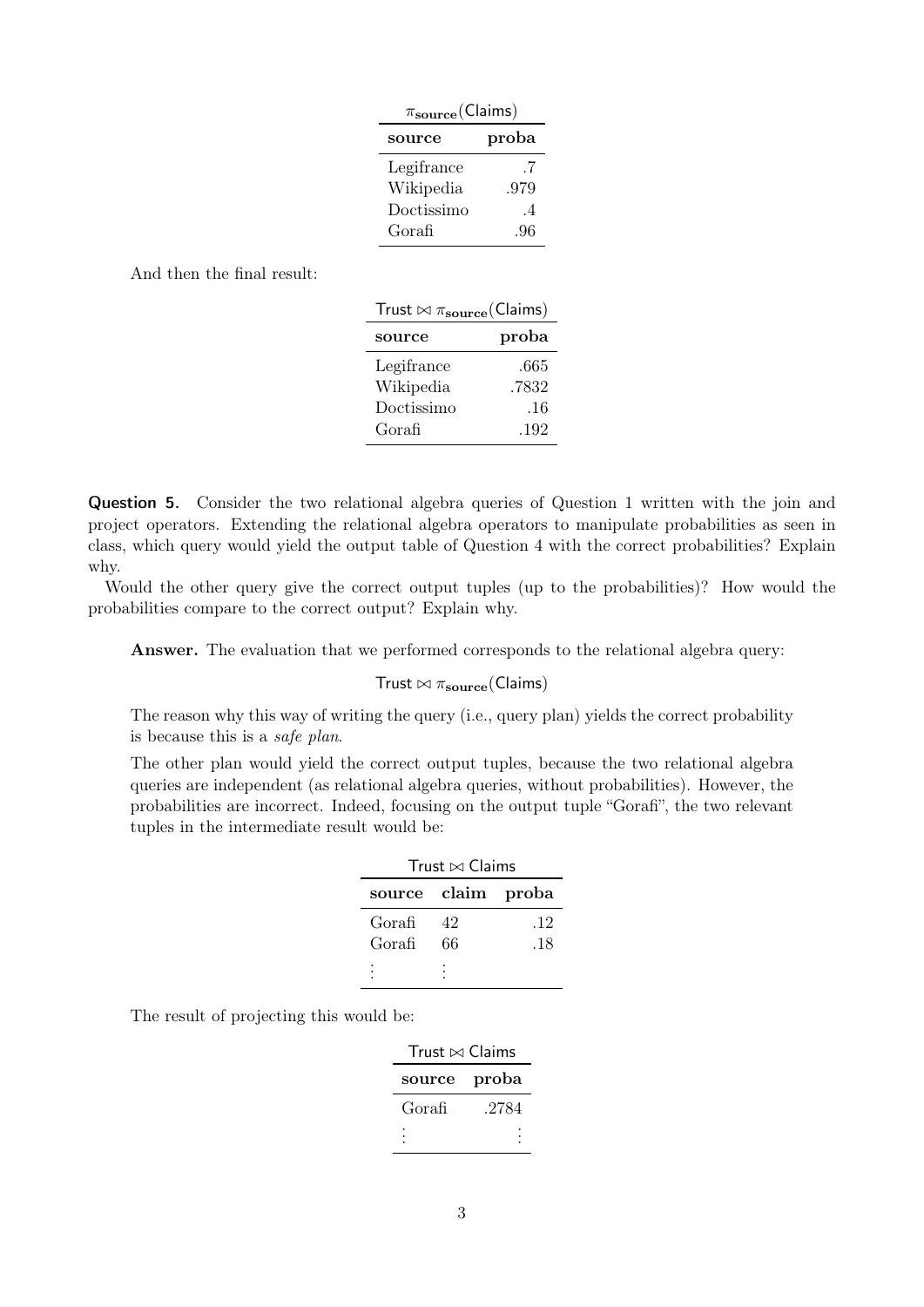Hence, the probability given to the output tuple "Gorafi" is incorrect. However, it is an upper bound of the correct probability (observe that  $.2784 > .129$ ). The same is true for all tuples, as seen in class.

#### 2 Query evaluation using PostgreSQL

In this section, we will check the result of the previous section using the ordinary SQL features of PostgreSQL. We will do so using the PostgreSQL installation that comes with MayBMS, but we will not be using any MayBMS-specific features.

MayBMS is ready to be used on your machines with the standard PostgreSQL command line client. To execute MayBMS, open a session on the machine in front of you, open a terminal emulator, and execute the following (~amarilli, with a tilde sign, refers to the home folder of user amarilli, where the script is stored):

~amarilli/maybms.sh

The initialization will create a database and start the MayBMS server, which may take a few minutes. Once the process completes, you should have a PostgreSQL client ready (ignore the error reported about "application name"), which you can use for the questions in the lab session that require it. Once you terminate the session, the server will close. You can re-run the same script after the session has closed to start the server again and start a new session, while keeping your existing database.

Question 1. Create the relational tables corresponding to the instance of Trust and Claims presented before, and insert the values (including the probabilities). The types to use are varchar, float, and int.

Answer.

```
CREATE TABLE Trust(source varchar, proba float);
INSERT INTO Trust(source, proba) VALUES
    ('Legifrance', .95), ('Wikipedia', .8), ('Doctissimo', .4),
    ('Gorafi', .2), ('Onion', .1);
CREATE TABLE Claims(source varchar, claim int, proba float);
INSERT INTO Claims(source, claim, proba) VALUES
    ('Legifrance', 42, 0.7), ('Wikipedia', 42, 0.9), ('Gorafi', 42, 0.6),
    ('Wikipedia', 51, 0.7), ('Doctissimo', 51, 0.4), ('Wikipedia', 66, 0.3),
    ('Gorafi', 66, 0.9);
```
Question 2. Write an SQL query that computes the output of the query of the previous section, ignoring the probabilities.

#### Answer.

SELECT DISTINCT T. source FROM Trust T, Claims C WHERE T. source = C. source;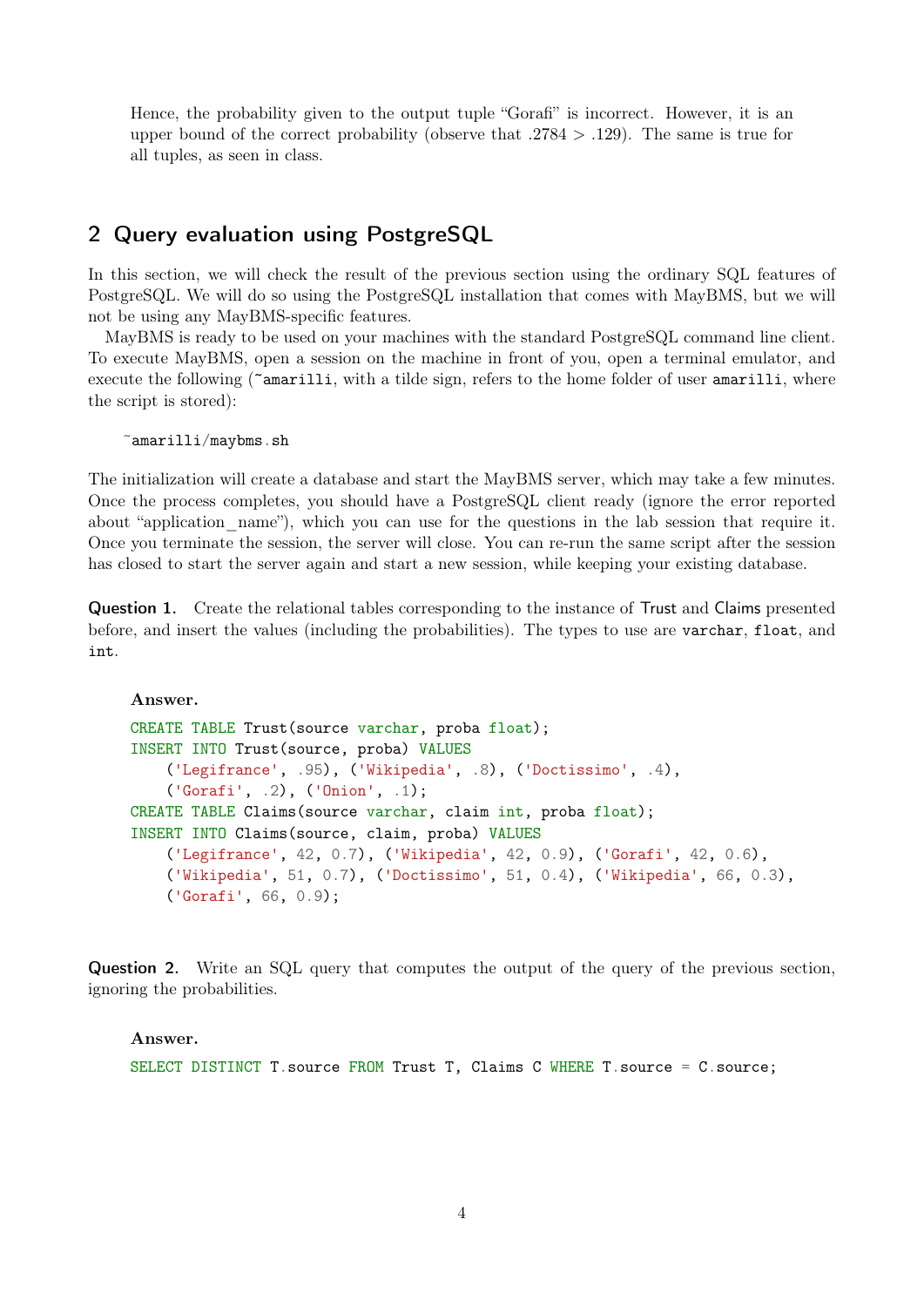Question 3. Inspired by the relational algebra query of the previous section, we will write an SQL query that projects the Claims table to the source column and computes the correct probabilities.

For each tuple t in this independent projection, calling  $p_1, \ldots, p_n$  the probability of the tuples of Claims that project to t, what is the probability that t is in the projection, as a function of  $p_1, \ldots, p_n$ ? Following this answer, using the SQL GROUP BY operator, write a query that computes the projection

of the Claims table to source, with the correct probabilities, and store it in a new table T1.

Hint: As there is no PRODUCT aggregate function in SQL, use the SUM aggregate and the exp and ln functions to write the query. Alternatively, if you prefer, you may define custom functions and aggregates for the  $task^3$  $task^3$ .

Answer.

```
CREATE TABLE T1 AS
SELECT source, 1 - exp(sum(ln(1 - proba))) AS proba FROM Claims
    GROUP BY source;
```
Alternatively, the same can be done using custom aggregators to avoid the hack with exp and ln:

```
CREATE FUNCTION compl(float) RETURNS float AS $$SELECT 1 - $1$$ LANGUAGE SQL;
CREATE FUNCTION disj_or1(float, float) RETURNS float AS
    $$SELECT $1 * (1 - $2)$$ LANGUAGE SQL;
CREATE AGGREGATE disjoint_or(BASETYPE=float, SFUNC=disj_or1, STYPE=float,
    FINALFUNC=compl, INITCOND=1);
CREATE TABLE T1 AS
SELECT source, disjoint_or(proba) AS proba FROM Claims GROUP BY source;
```
Check that the probabilities that you obtain in the table T1 correspond to the intermediate result computed by hand for Question 4 (before using table Trust) in the previous section.

Question 4. Write a query that joins the table T1 with the table Trust and computes the final query result with the correct probabilities in column proba. Store this result as the intermediate table T2. Check that you obtain the same result as in the end of Question 4 in the previous section.

Answer. CREATE TABLE T2 AS SELECT T.source, T.proba \* T1.proba AS proba FROM Trust T, T1 WHERE  $T$ . source = T1. source:

## 3 Query evaluation using MayBMS

We consider again the truth finding application of the previous sections. We now want to execute the same queries as before, but this time using the specific features of the probabilistic DBMS that we are using, MayBMS<sup>[4](#page-4-1)</sup>. We will use the Trust and Claims table created in the previous section.

<span id="page-4-0"></span><sup>3</sup>See <https://www.postgresql.org/docs/8.3/static/xaggr.html> for an intuitive explanation and see the reference <https://www.postgresql.org/docs/8.3/static/sql-createaggregate.html> and [https://www.postgresql.org/](https://www.postgresql.org/docs/8.3/static/sql-createfunction.html) [docs/8.3/static/sql-createfunction.html](https://www.postgresql.org/docs/8.3/static/sql-createfunction.html)

<span id="page-4-1"></span> $4A$  manual and quick tutorial can be found at  ${\tt http://maybms.sourcefore,net/manuel/index.html}$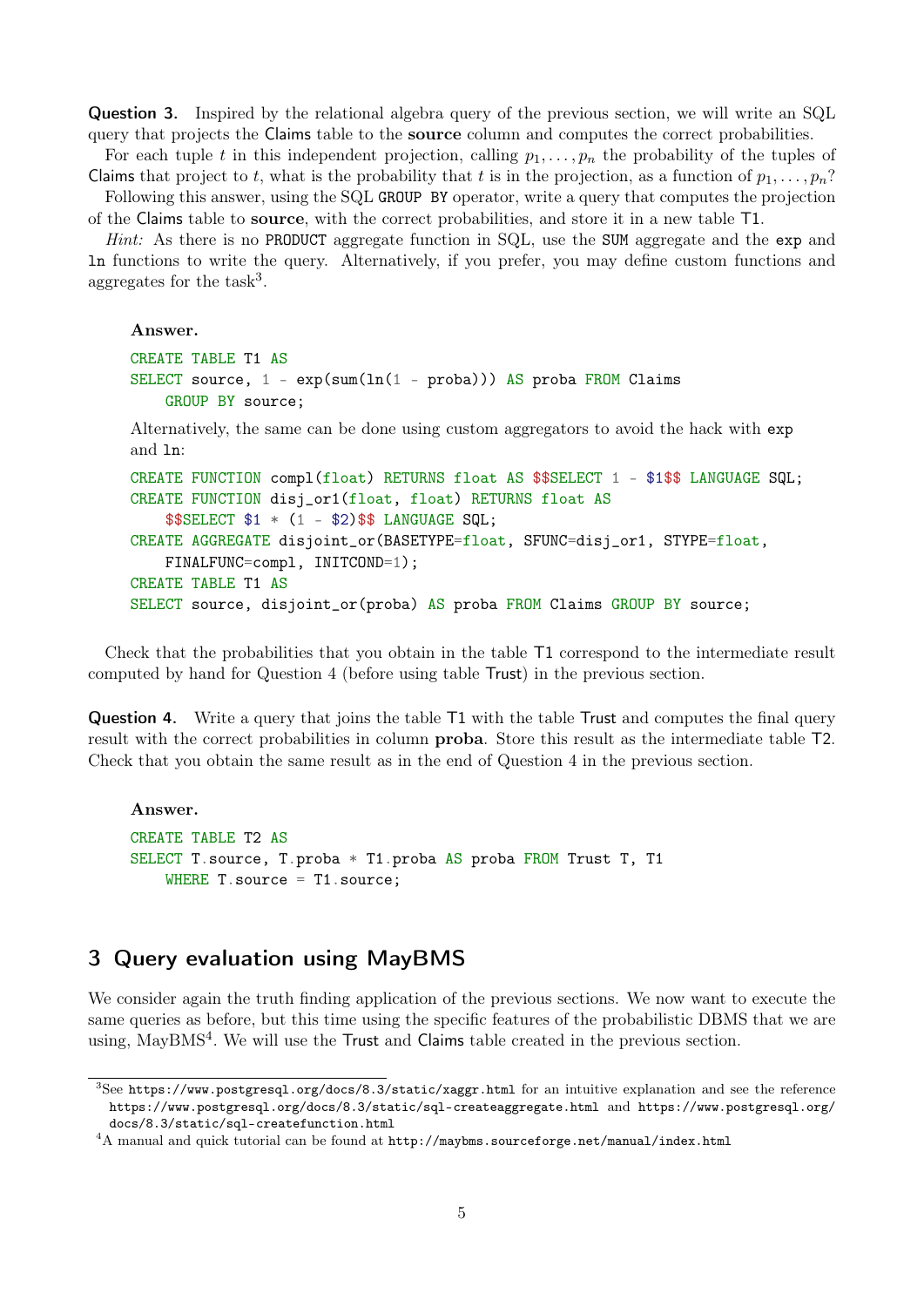Question 1. Create tables TrustP and ClaimsP that are the probabilistic counterparts of the deterministic tables Trust and Claims, using the MayBMS PICK TUPLES command.

Answer.

```
CREATE TABLE TrustP AS PICK TUPLES FROM Trust
    INDEPENDENTLY WITH PROBABILITY proba;
SELECT * FROM TrustP;
```
This outputs the following table:

| source $ $ proba $ $ $\mathsf{v0}$ $ $ $\mathsf{d0}$ $ $ $\mathsf{p0}$ |  |  |            |          |                      |
|------------------------------------------------------------------------|--|--|------------|----------|----------------------|
| Legifrance   0.95   15   1   0.95                                      |  |  |            |          |                      |
| Wikipedia   0.8   16   1   0.8                                         |  |  |            |          |                      |
| Doctissimo $\vert$ 0.4 $\vert$ 17 $\vert$                              |  |  |            | $1 \mid$ | 0.4                  |
| Gorafi<br>$\mathbb{R}$                                                 |  |  | $0.2$   18 | $1 \mid$ | 0.2                  |
| Onion<br>$\mathbb{R}$                                                  |  |  |            |          | $0.1$   19   1   0.1 |
| $(5 \text{rows})$                                                      |  |  |            |          |                      |

Observe that MayBMS has added three additional columns, \_v0, \_d0, and \_p0. Out of these \_v0 and \_p0 are the important ones. \_v0 shows the event ID that defines the tuples, and \_p0 its probability. As we are creating a TID table, there are different independent events for every tuple.

Similarly, for the table Claims:

```
CREATE TABLE ClaimsP AS PICK TUPLES FROM Claims
    INDEPENDENTLY WITH PROBABILITY proba;
SELECT * FROM ClaimsP;
```

| source             | claim | $prob_{a} \mid v0 \mid$ |     | _d0   _p0             |
|--------------------|-------|-------------------------|-----|-----------------------|
| Legifrance         | 42 l  | 0.7                     | 8 I | 1  <br>0.7            |
| Wikipedia          | 42    | 0.9                     | 9 I | 0.9<br>1.<br>I        |
| Gorafi             | 42    | 0.6                     | 10  | 0.6<br>$1 \quad$<br>L |
| Wikipedia          | 51    | 0.7                     | 11  | 0.7<br>$1 \mid$       |
| Doctissimo         | 51    | 0.4                     | 12  | 0.4<br>$1 \quad$<br>L |
| Wikipedia          | 66    | 0.3                     | 13  | 0.3<br>L              |
| Gorafi             | 66    | 0.9                     | 14  | 0.9<br>1.             |
| $(7 \text{ rows})$ |       |                         |     |                       |

Question 2. We will now use MayBMS to evaluate the query studied in the previous sections. Contrary to those sections, we will be able to leave probability evaluation to MayBMS, in particular we need not worry about safe plans.

Create a table T3 containing the result of evaluating the query (you should be able to use a query that is similar to that of Question 2 in the previous section). Examine the output and check that you understand the additional columns.

Answer.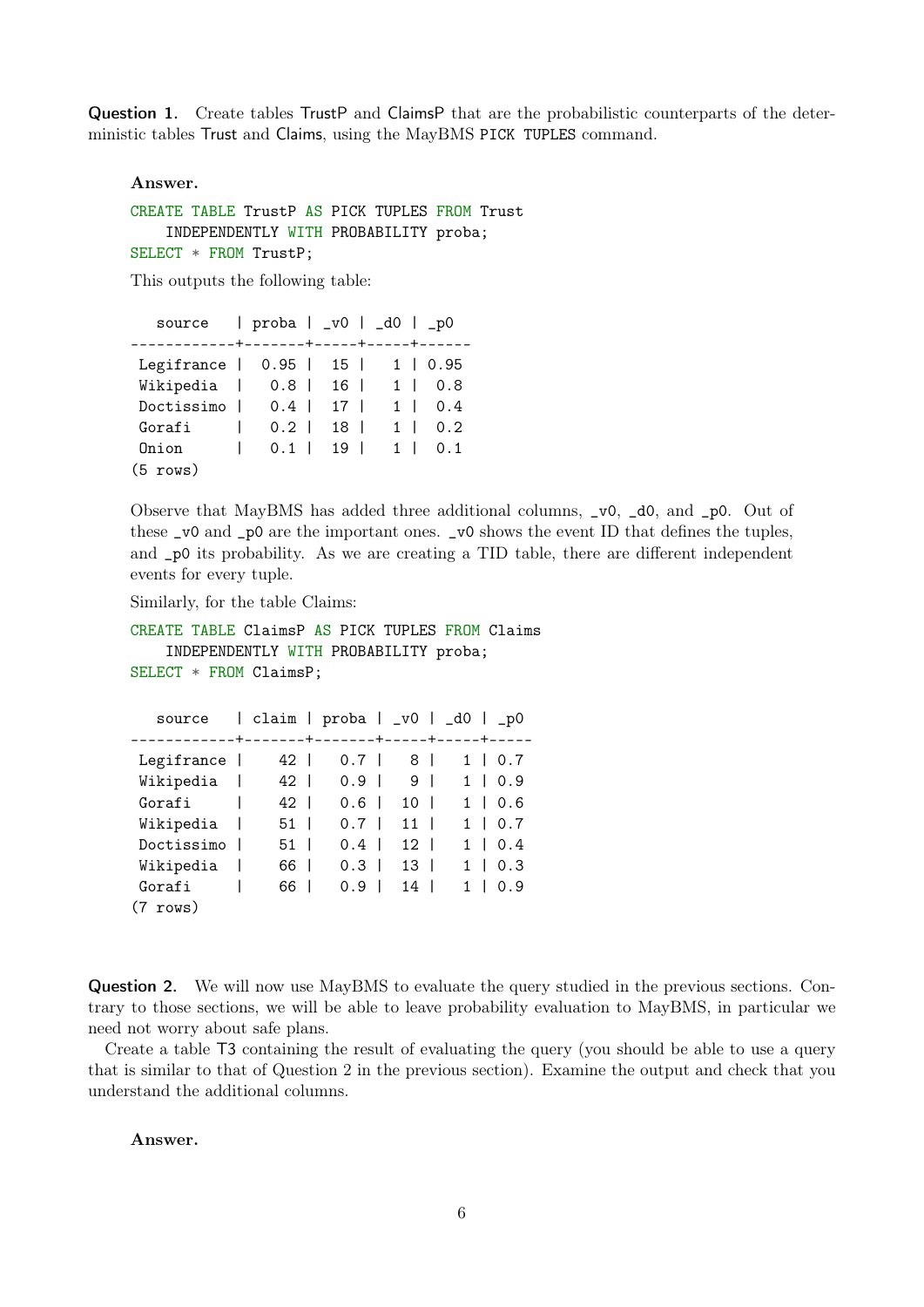```
CREATE TABLE T3 AS SELECT T.source FROM TrustP T, ClaimsP C
   WHERE C.source=T.source;
SELECT * FROM T3;
  source | _v0 | _d0 | _p0 | _v1 | _d1 | _p1
------------+-----+-----+------+-----+-----+-----
Doctissimo | 17 | 1 | 0.4 | 12 | 1 | 0.4
Gorafi | 18 | 1 | 0.2 | 10 | 1 | 0.6
Gorafi | 18 | 1 | 0.2 | 14 | 1 | 0.9
Legifrance | 15 | 1 | 0.95 | 8 | 1 | 0.7
Wikipedia | 16 | 1 | 0.8 | 11 | 1 | 0.7
Wikipedia | 16 | 1 | 0.8 | 9 | 1 | 0.9
Wikipedia | 16 | 1 | 0.8 | 13 | 1 | 0.3
(7 rows)
```
There are now two sets of  $\mathsf{v}, \mathsf{d}, \mathsf{p}$  columns, one set corresponding to the events in the ClaimsP input table, and one set corresponding to the TrustP input table. The annotation in the output tuple represents the conjunction of the corresponding events in the \_v columns. Notice that the table is no longer a TID table.

Question 3. To obtain the final answer, compute the probability of each source using the conf() aggregate. Check that the results are the same as before.

Answer. To obtain our final probability values for each source values, we execute

SELECT source, conf() FROM T3 GROUP BY source;

We obtain the same result as before:

| source            |     | conf   |  |  |  |
|-------------------|-----|--------|--|--|--|
| -----             |     |        |  |  |  |
| Doctissimo        |     | 0.16   |  |  |  |
| Gorafi            |     | 0.192  |  |  |  |
| Legifrance        | - 1 | 0.665  |  |  |  |
| Wikipedia         |     | 0.7832 |  |  |  |
| $(4 \text{rows})$ |     |        |  |  |  |

Question 4. Let us now showcase the power of MayBMS with a more complex query: "Which claims are stated by at least two different sources which are both trustworthy?". Write this query in the relational algebra, translate it to an SQL query, and execute it on the TrustP and ClaimsP tables. Use this to compute the probability, for each claim, that it was stated by two different trustworthy sources. Check this answer against the original tables.

Answer. The query in the relational algebra is:

 $\pi_{\mathbf{claim}}\big(\sigma_{\mathbf{source}\neq\mathbf{s}}\big((\mathsf{ClaimsP}\bowtie\mathsf{TrustP})\bowtie\rho_{\mathbf{source}\rightarrow\mathbf{s}}(\mathsf{ClaimsP}\bowtie\mathsf{TrustP})\big)\big)$ 

It can be written in SQL as: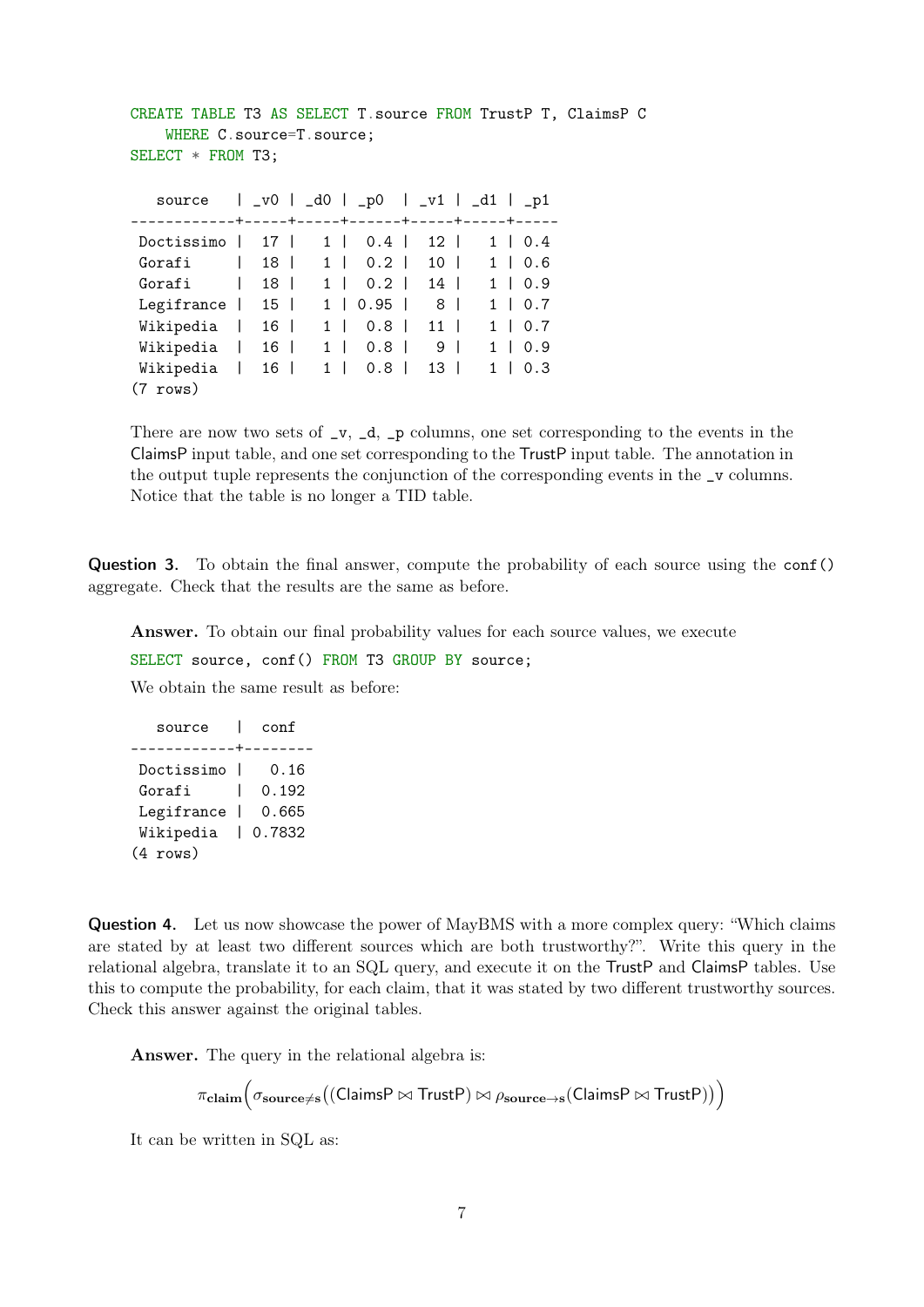```
CREATE TABLE T4 AS
SELECT C1.claim FROM ClaimsP C1, ClaimsP C2, TrustP T1, TrustP T2
    WHERE C1.claim = C2.claim AND C1.source != C2.source
    AND C1.source = T1.source AND C2.source = T2.source;
```
The probabilities can be computed as:

SELECT claim, conf() FROM T4 GROUP BY claim;

This yields the following result:

```
claim | conf
-------+----------
   42 | 0.530088
   51 | 0.0896
   66 | 0.0432
(3 rows)
```
The probabilities are easily verified for claims 51 and 66 as the product of the two relevant facts from Claims and the two relevant facts from Trust: all these facts need to be there for the corresponding claim to be part of the query answer. For claim 42, we first compute the probabilities  $p_1$ ,  $p_2$  and  $p_3$  of the independent conjunctions of each relevant Claim tuple with the corresponding Trust tuple. The final probability is then the probability that two or three of the conjunction events are true, which we evaluate as:

$$
p_1p_2(1-p_3)+p_1(1-p_2)p_3+(1-p_1)p_2p_3+p_1p_2p_3
$$

This yields the probability computed by MayBMS.

### 4 Hard queries and approximation

In this section, we will study a different query with MayBMS.

Question 1. Create the following additional table in SQL, which indicates uncertainty about whether a claim is relevant to the user:

| Relevant      |         |  |  |  |  |  |
|---------------|---------|--|--|--|--|--|
| ${\rm claim}$ | proba   |  |  |  |  |  |
| 42            | $0.2\,$ |  |  |  |  |  |
| 51            | 0.4     |  |  |  |  |  |
| 66            | 0.8     |  |  |  |  |  |

Answer.

```
CREATE TABLE Relevant(claim int, proba float);
INSERT INTO Relevant(claim, proba) VALUES (42, .2), (51, .4), (66, .8);
```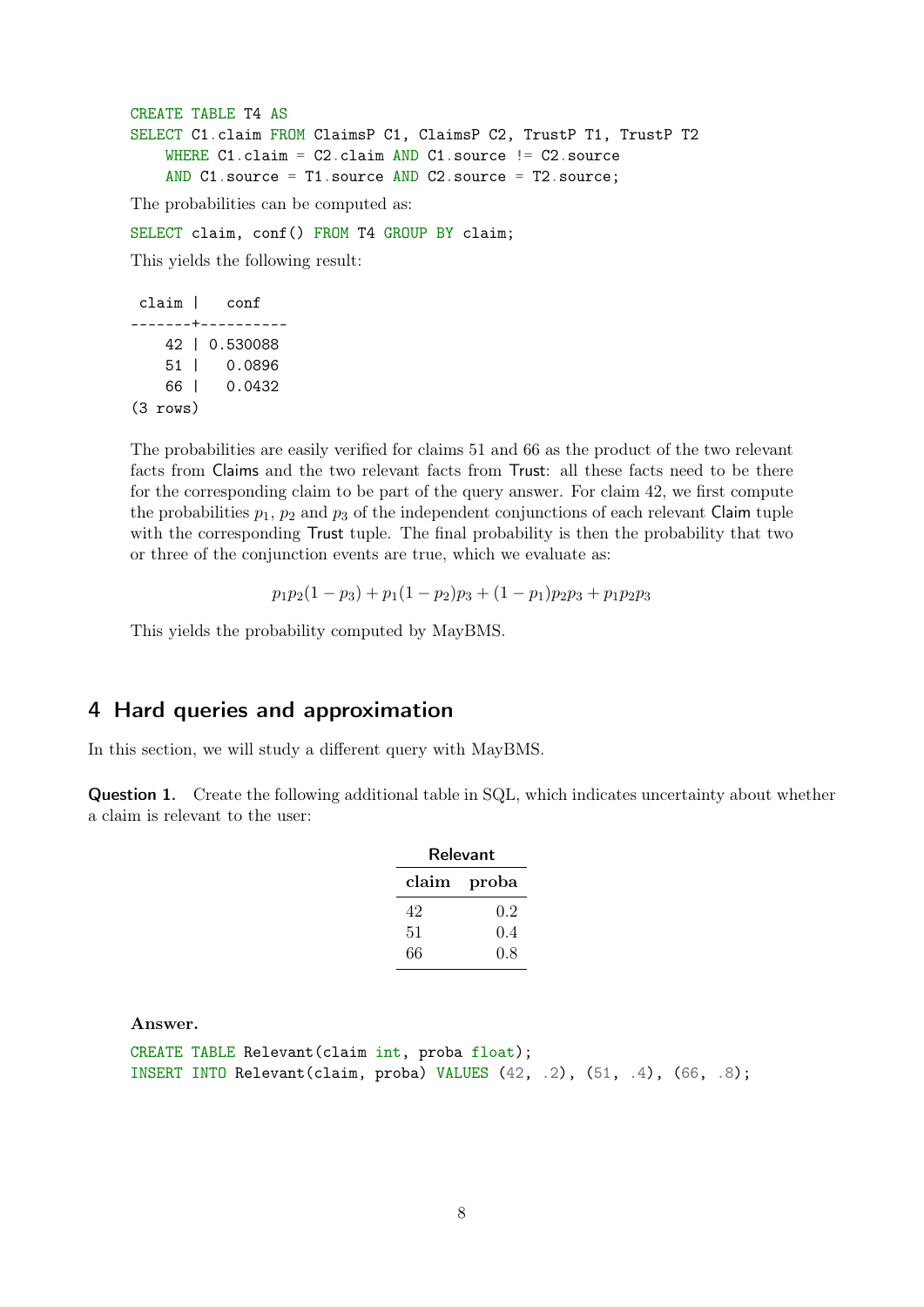Question 2. We wish to determine whether there is a trustworthy source that makes a relevant claim. Ignoring the probability, write this query in the relational algebra and in SQL, then evaluate it. Is the query true on the input instance?

Answer. In the relational algebra:

 $\pi_{\emptyset}(\mathsf{Trust} \bowtie \mathsf{Claims} \bowtie \mathsf{Relevant})$ 

```
In SQL:
SELECT DISTINCT 1 AS b FROM Trust T, Claims C, Relevant R
    WHERE T. source = C. source AND C. claim = R. claim;
The query is true.
```
Question 3. We now wish to determine the probability of this query using MayBMS. Using the two previous probabilistic tables TrustP and ClaimsP, and creating the probabilistic table RelevantP, evaluate the query and compute the probability that it is true.

Answer. We first create the RelevantP probabilistic table:

CREATE TABLE RelevantP AS PICK TUPLES FROM Relevant INDEPENDENTLY WITH PROBABILITY proba;

We then evaluate a query that corresponds to that of the previous question:

```
CREATE TABLE T5 AS
SELECT DISTINCT 1 AS b FROM TrustP T, ClaimsP C, RelevantP R
    WHERE T. source = C. source AND C. claim = R. claim;
We then evaluate the query probability:
SELECT conf() FROM T5 GROUP BY b;
We obtain the result:
   conf
```
---------- 0.563471 (1 row)

Question 4. We will now generate a larger synthetic dataset to evaluate the same query on larger data, in more realistic conditions. While PostgreSQL is running, open a second terminal, run the following generation script, and observe its output:

 $\text{``amarilli/gen.py}$ 

Now, while PostgreSQL is running, execute the SQL commands produced by the script, by passing them to the PostgreSQL client. To do so, run the following in your second terminal:

~amarilli/gen.py | psql -h localhost

Once this has completed, returning to your PostgreSQL session, check that the tables Trust2, Claims2 and Relevant2 were successfully created.

Evaluate the same non-probabilistic query as in Question 2 on these tables.

Answer. The query is true.